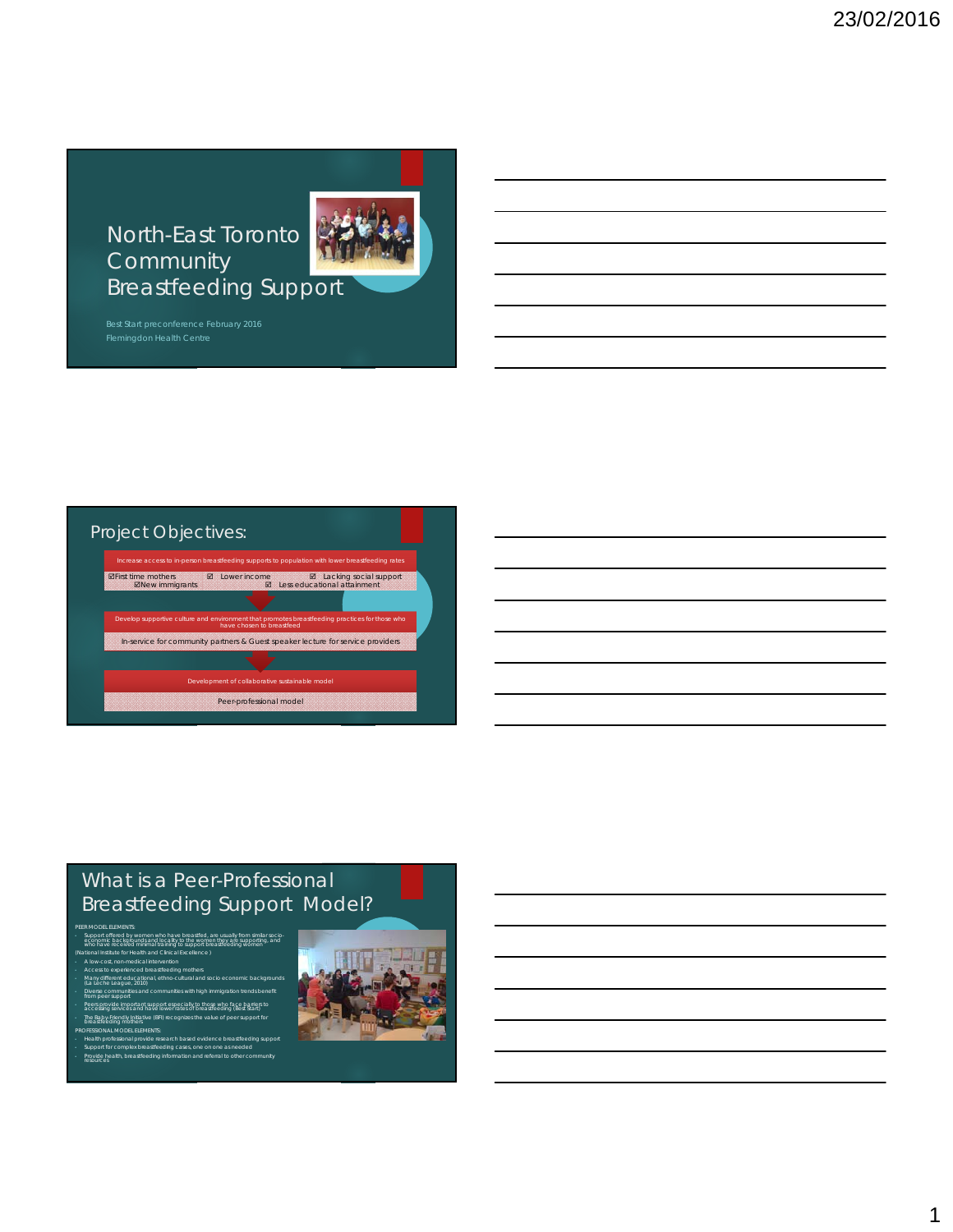#### Highlights: Peer Support

Important to understand populations with lower rates of breastfeeding: peers with lived experience can connect with other mothers

Peer support creates a breastfeeding culture that normalizes breastfeeding: in public, in discussion, with other support people

Peer support promotes health equity by improving access to breastfeeding help (WHO, 2003)



## Setting up breastfeeding support



#### Partners & Stakeholders: 3 agency partnership Flemingdon Health Centre • Health Promotion Lead •Lactation Consultant •Student/Volunteers Toronto Public Health •Public Health Nurse •Lactation Promotion Specialist Victoria Village HUB •Working Women Community Centre •Aisling Discoveries (CPNP)

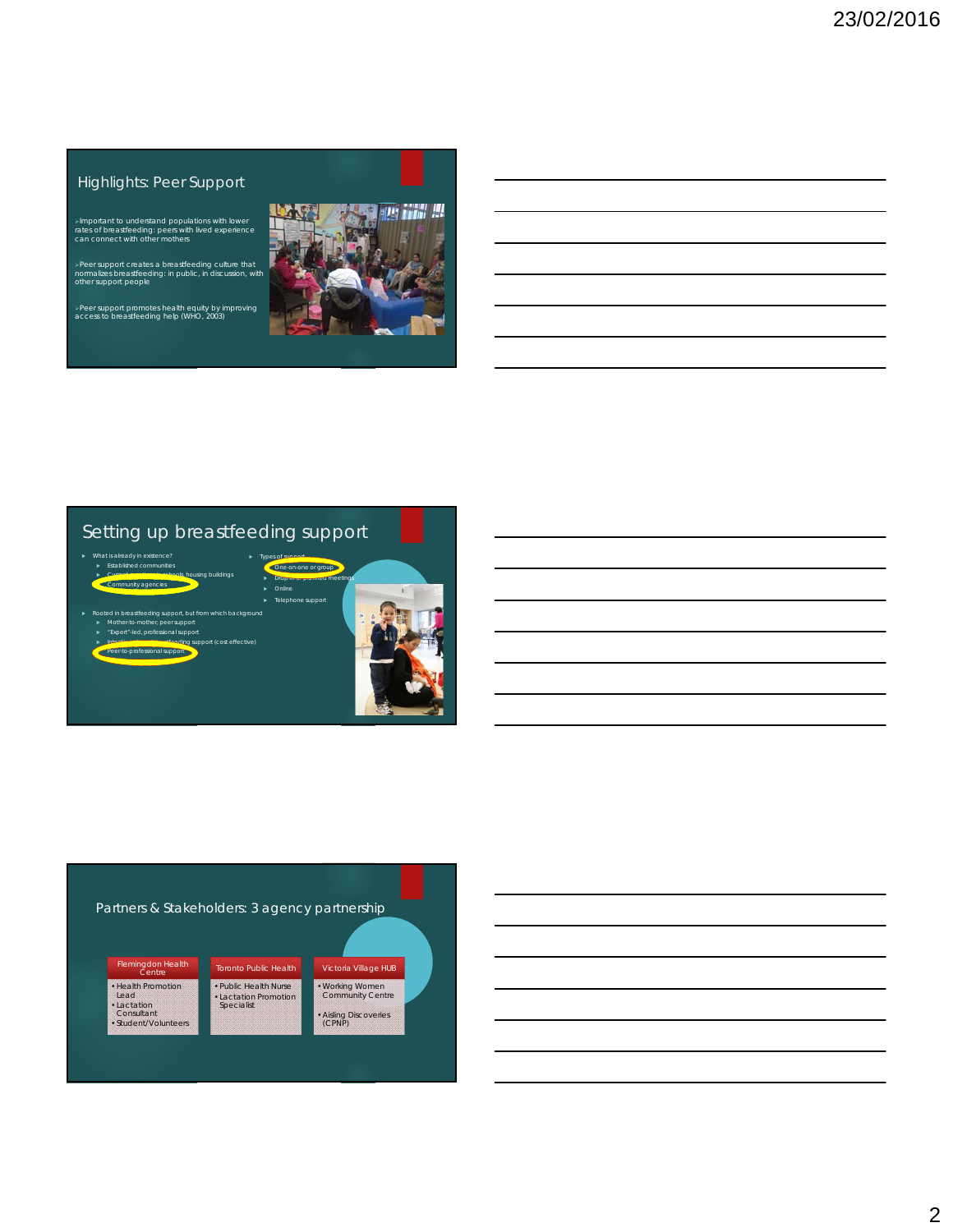# Collaboration with partners





- 
- 
- •Opportunity for client follow-up
- Sustainability plan discussed continuously



#### Community stakeholder buy-in





- **Launch 'n Learn- in service for staff**
- 
- Knowledgeable staff at first point of contact

#### Launch n Learn Sessions:

- ► Total of 25 staff and volunteers from partner agencies attended in-<br>service during the duration of the project. In-service was designed<br>as an interactive workshop to achieve the following:
	-
	- Coach staff to support and promote a supportive breastfeeding environment.
- Feedback: "The workshop was very informative. I think it will help us to support the families to breastfeed. Thank you."
- Pre and post test evaluations completed to assess change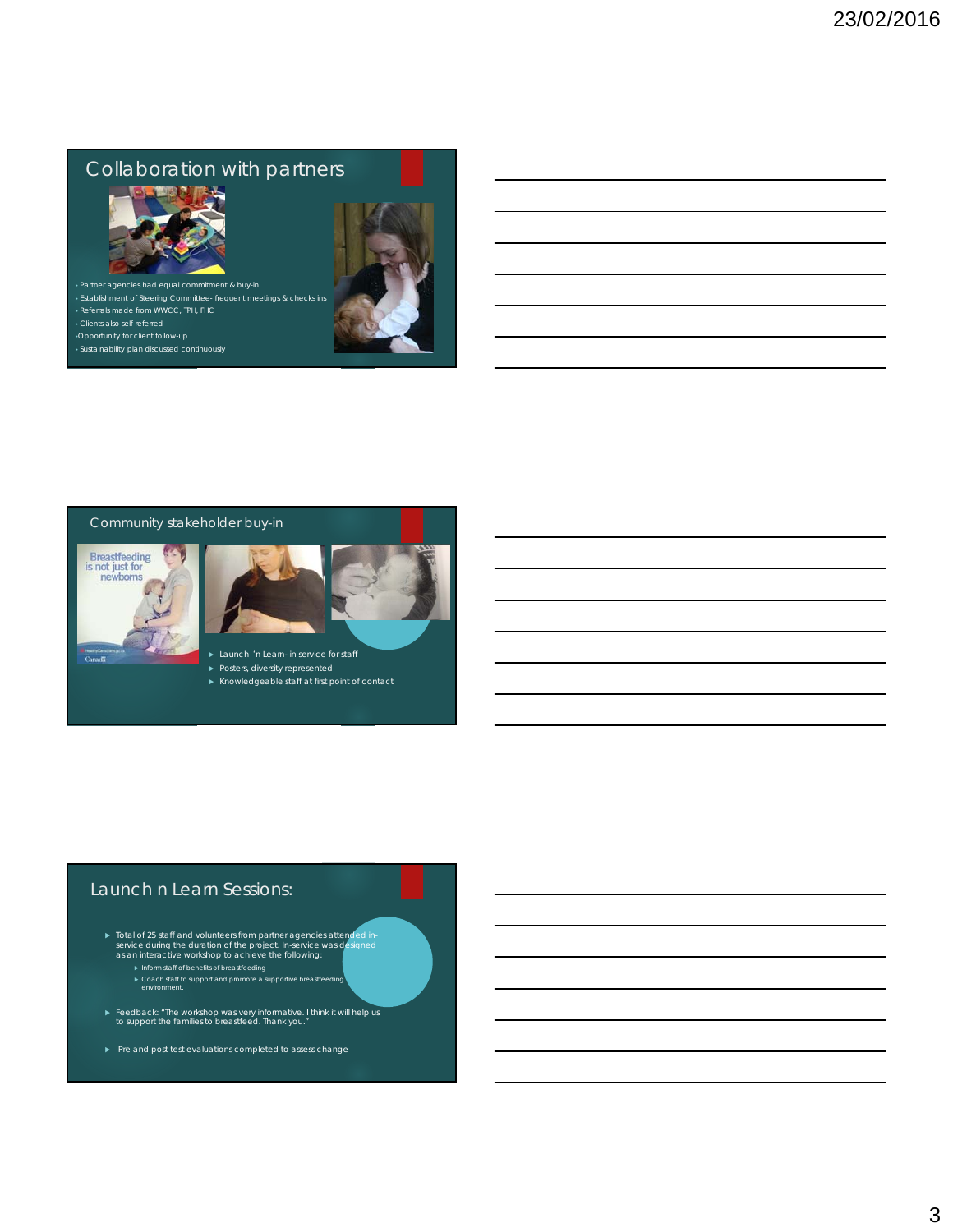# Program structure

- Older children? Are space, supervision, childcare appropriate? Ample space: chairs as well as floor space
- Access to community resources and information to take home Translation/Interpretation support
- ▶ Space for mothers to connect without staff/leaders<br>▶ Opportunities for more one-to-one support when needed; factual<br>Information
- Access to PHNs (prenatal and breastfeeding) and Lactation Consultant, who can offer follow up support as well as referrals as appropriate.
	-



## Victoria Village drop-in

√Program runs immediately following the prenatal program<br>(Aisling Discoveries, TPH, VV Hub)

√Crossover period of 30 minutes whereby prenatal and<br>breastfeeding support group participants have snack/lunch together

Mothers can hear ideas and suggestions from several other women

Families able to ask questions in a safe and supportive environment

### Program Profile: April to December 2015

- Registered a total of 37 participants • 236 client visits • 79 visits by prenatal clients
- 
- Total of 36 sessions- one drop in session is held each week
- 2 community residents trained as peers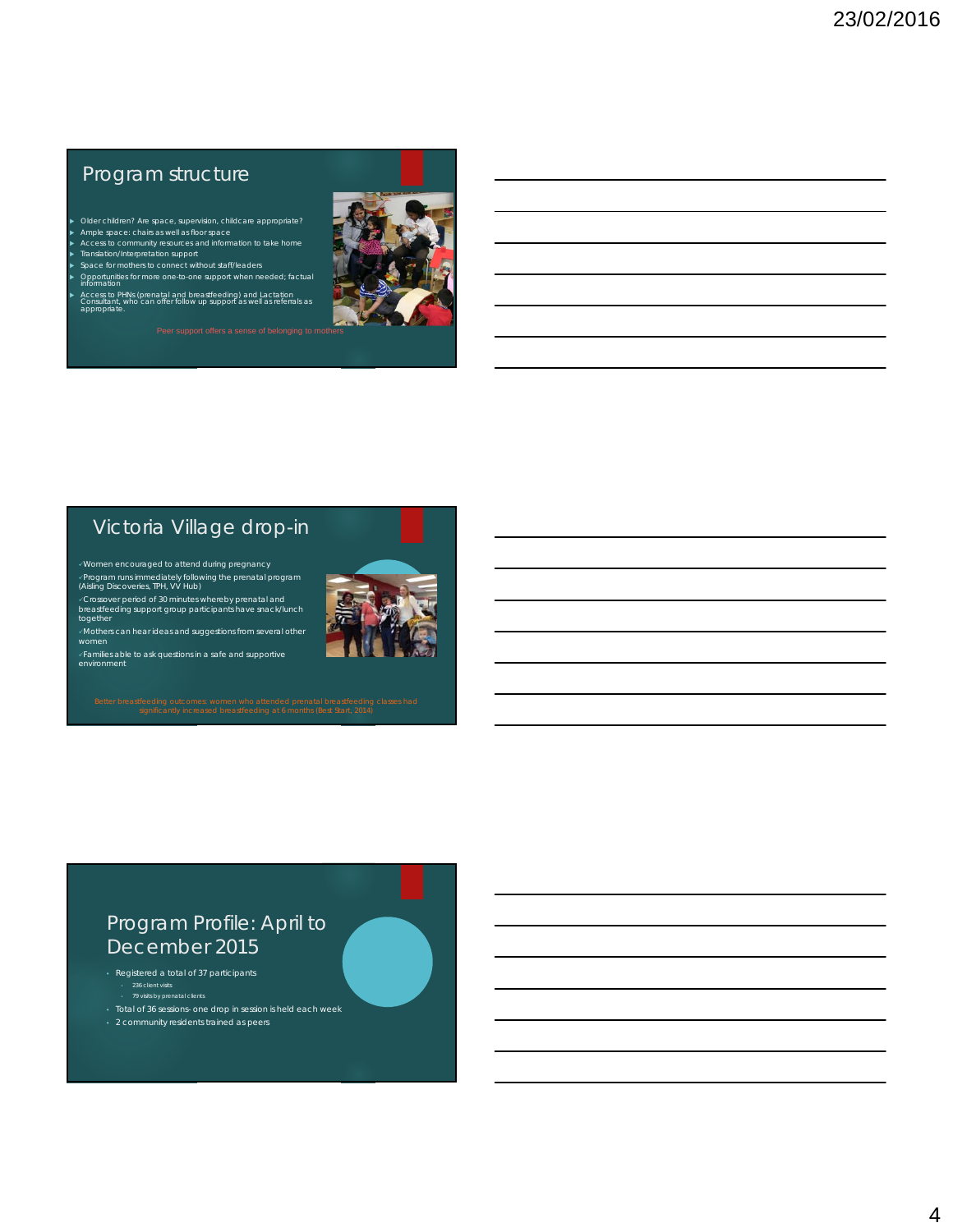# Program Profile: April to December 2015

Feedback collected between August- November 2015 indicates that 54% of respondents report behaviour change and as a result doing<br>something different with their children as a result of attending the drop-in program. The fol Breastfeeding directly, skin-to-skin, with no use of bottle<br>More playing- dancing and singing<br>Increasing physical touch with baby (more skin to skin contact)<br>Breastfeeding in public (on demand)

# Sustainability plan: professionalpeer model

Group meetings help form a breastfeeding community Mother-to mother support has been shown to increase breastfeeding exclusivity and duration Clients expressed interest in taking on leadership roles Mothers attending group expressed interest in receiving more formal "training" to acknowledge ownership of group



Professional support available to further support development & sustainability of the group



#### Beyond the drop-in

- Continuation of care/support
- Community engagement strategies, such as engaging in training of peers, offer the potential for leadership.
- During programming/events, facilitate access to other resources (campaigns, groups, other organizations)
- ► Ensure parents are clear on how they<br>can get involved, discuss the<br>numerous types of peer support<br>► Capacity development and training
-